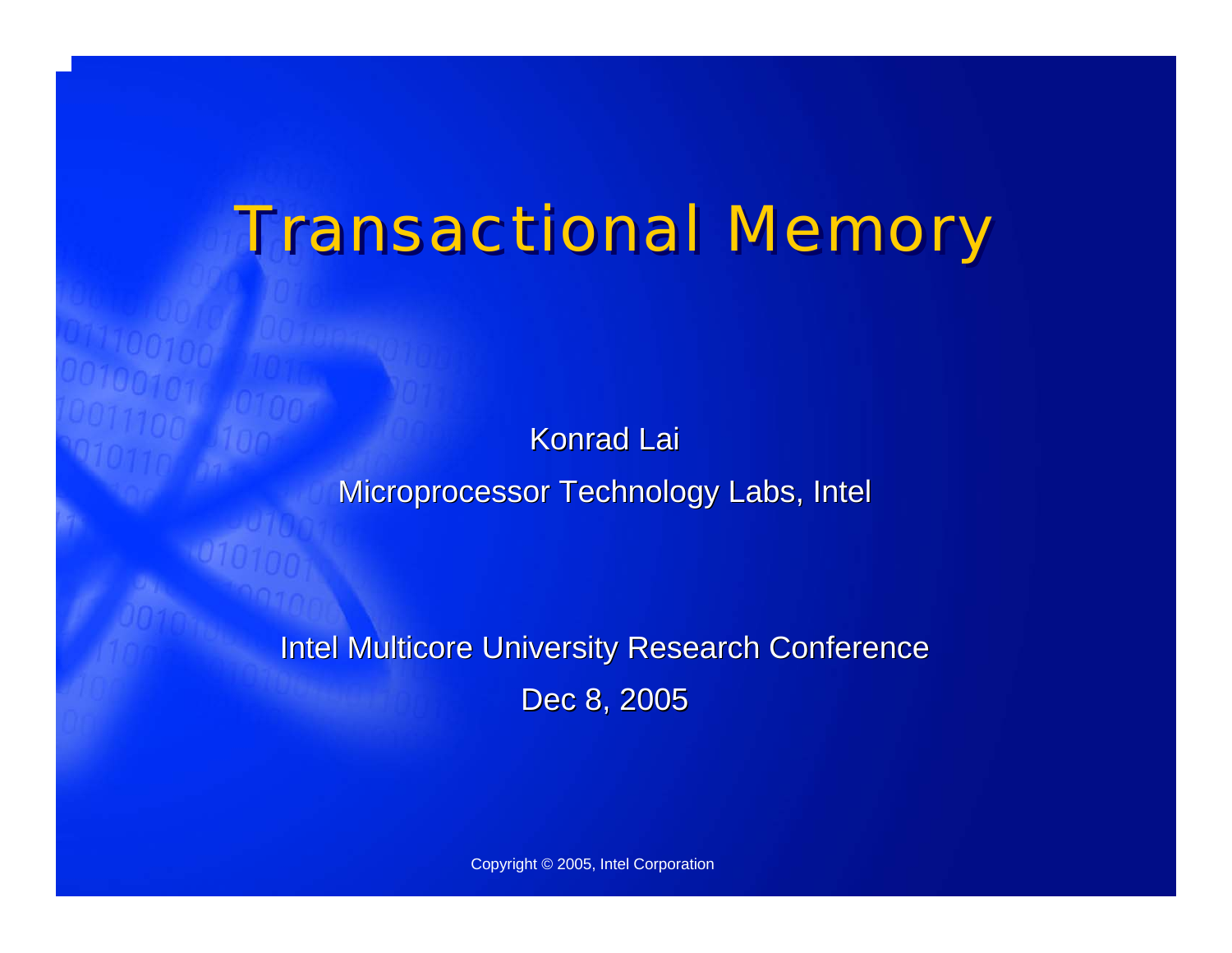### Motivation Motivation

• Multiple cores face a serious programmability problem  $\blacksquare$ Writing correct parallel programs is very difficult

• Transactional Memory addresses key part of the problem à Makes parallel programming easier by simplifying coordination Makes parallel programming easier by simplifying coordination àRequires hardware support for performance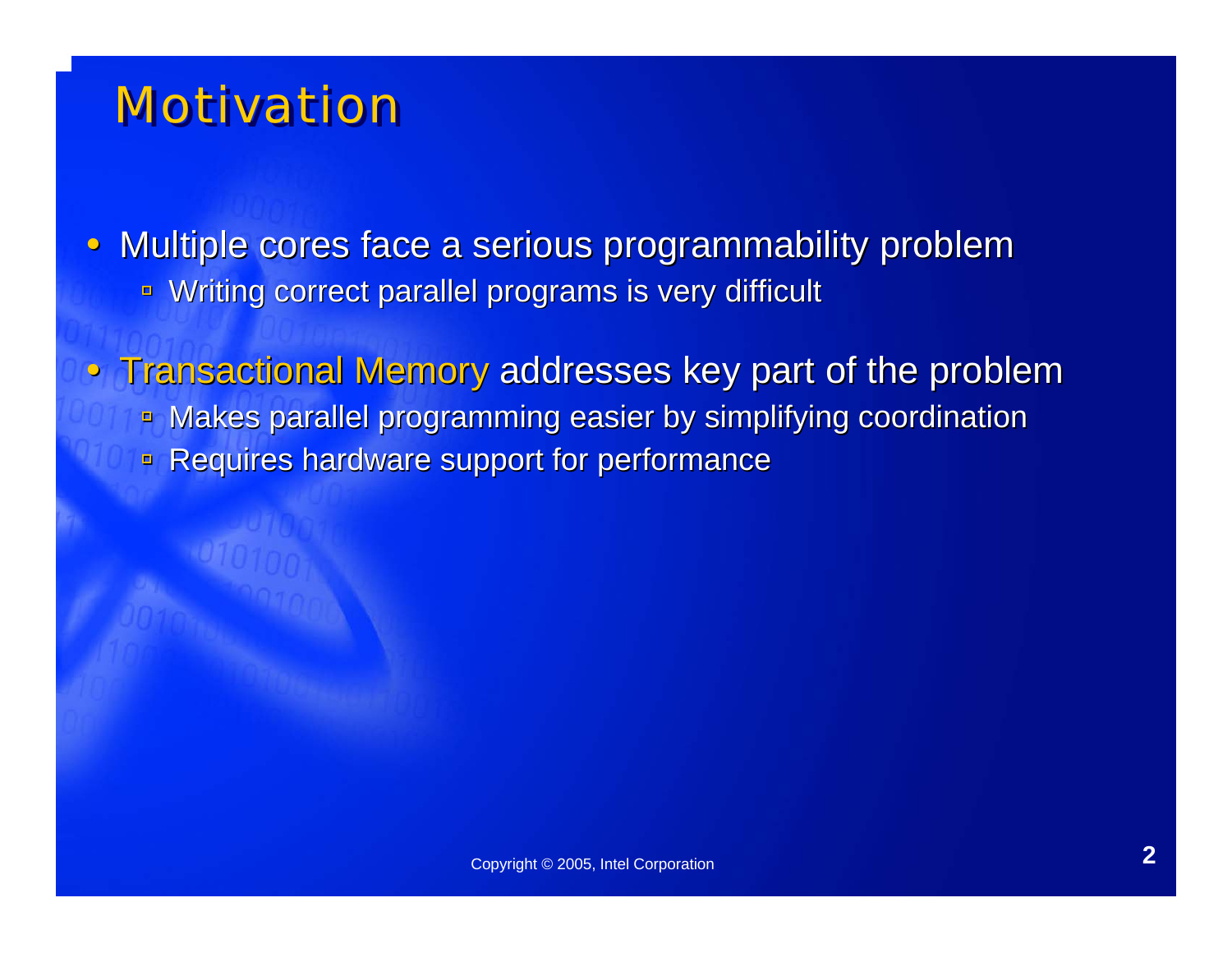## **What is Transactional Memory?**

Transactional Memory (TM) allows arbitrary multiple memory locations to be updated atomically

| <b>Thread 1</b>              |                                  | <b>Thread 2</b>                 |                                            |
|------------------------------|----------------------------------|---------------------------------|--------------------------------------------|
| begin_xaction                | Thread 1's<br>accesses and       | begin_xaction                   | Thread 2 sees either<br>"all" or "none" of |
| $A = A - 20$<br>$B = B + 20$ | updates to A, B, C<br>are atomic | $C = C - 30$<br>$A = A \div 30$ | Thread 1's updates                         |
| $A = A - B$                  |                                  | end xaction                     |                                            |
| $C = C + 20$                 |                                  |                                 |                                            |

#### **Basic mechanisms: Basic mechanisms:**

**end\_xaction end\_xaction**

- $\bigcirc$ Isolation: Track read and writes, detect when conflicts occur
- $\bigcirc$ Version management: Record new/old values
- $\bullet$ Atomicity: Commit new values or abort back to old values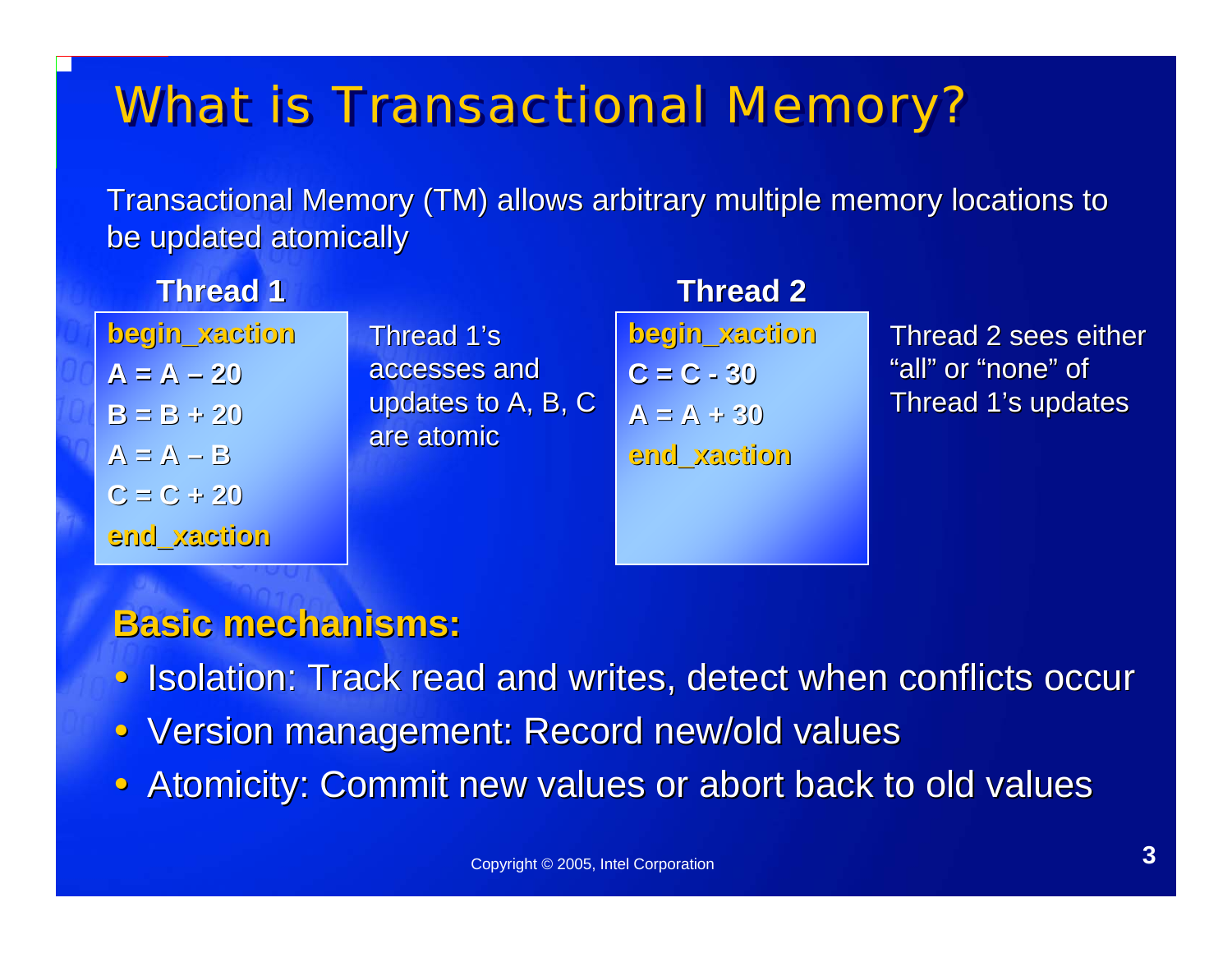### Problem: Lock-Based Synchronization

**Lock-based synchronization of shared data access based synchronization of shared data access Is fundamentally problematic Is fundamentally problematic**

 $\bullet$ Software engineering problems

- à **Lock-based programs do not compose based programs do not compose**
- à **Performance and correctness tightly coupled Performance and correctness tightly coupled**
- à**Timing dependent errors are difficult to find and debug**
- $\rm{C}$ **Performance problems** 
	- $\Box$ **High performance requires finer grain locking**
	- à **More and more locks add more overhead More and more add more overhead**

#### **Need a better concurrency model for multi-core software**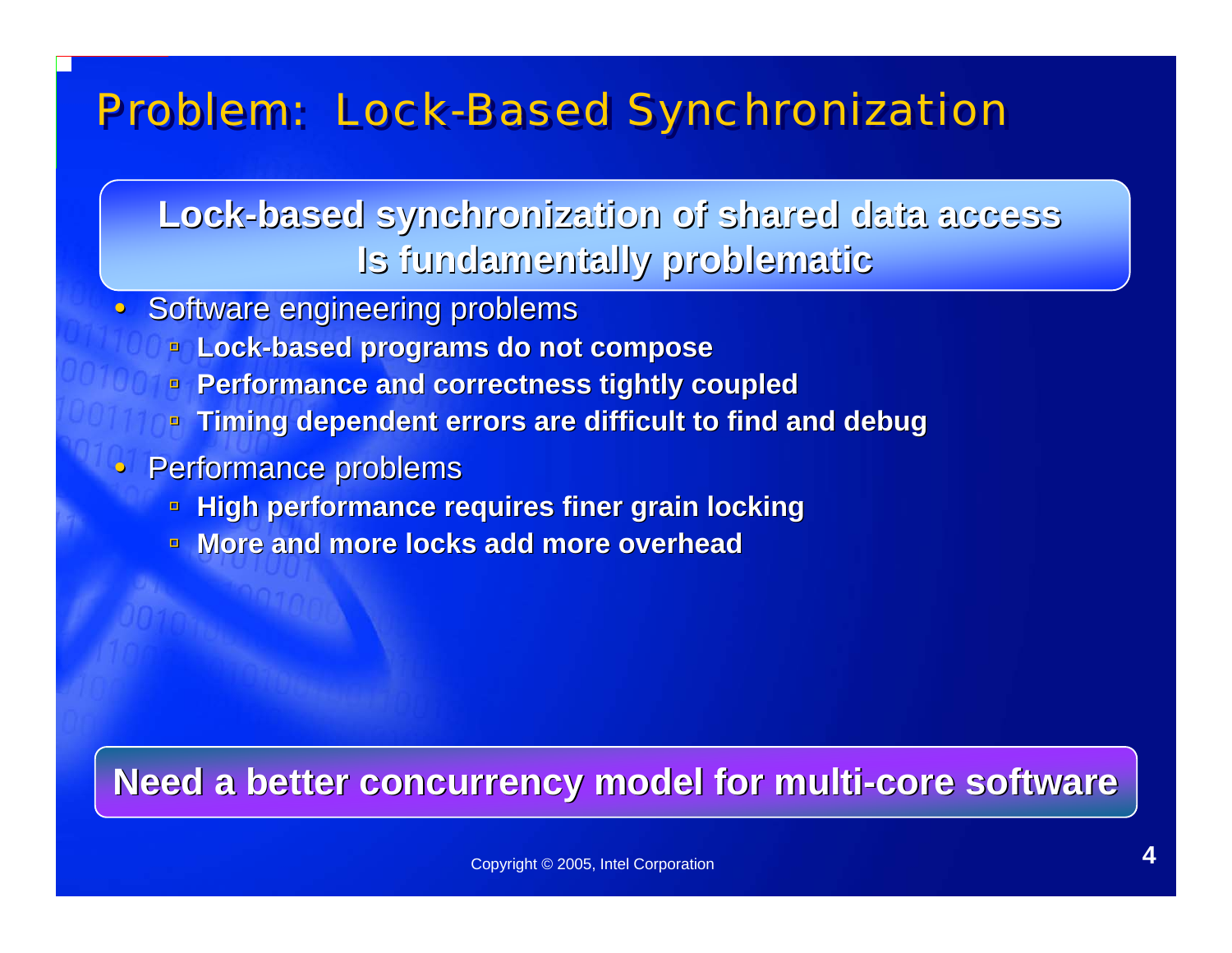### **Transactional Memory benefits**

#### y **Focus: Multithreaded programmability crisis Focus: Multithreaded programmability crisis**

- à Programmability & performance Programmability & performance
	- Allows conservative synchronization
	- Programmer focuses on parallelism & correctness, HW extracts performance
- **B** Software engineering and composability
	- $\rightarrow$  Allows library re-use and composition (locks make this very difficult)
- $\blacksquare$ **Critical for wide multi-core demand Critical for wide multi-core demand**

#### y **Makes high performance MT programming easier Makes high performance MT programming easier**

- àCaptures a fundamental, well-known, intuitive "atomic" construct
- $\blacksquare$ **Been around for decades**
- **Similar to a "critical section" but without its problems** 
	- $\rightarrow$ No deadlocks, priority inversion, data races, unnecessary serialization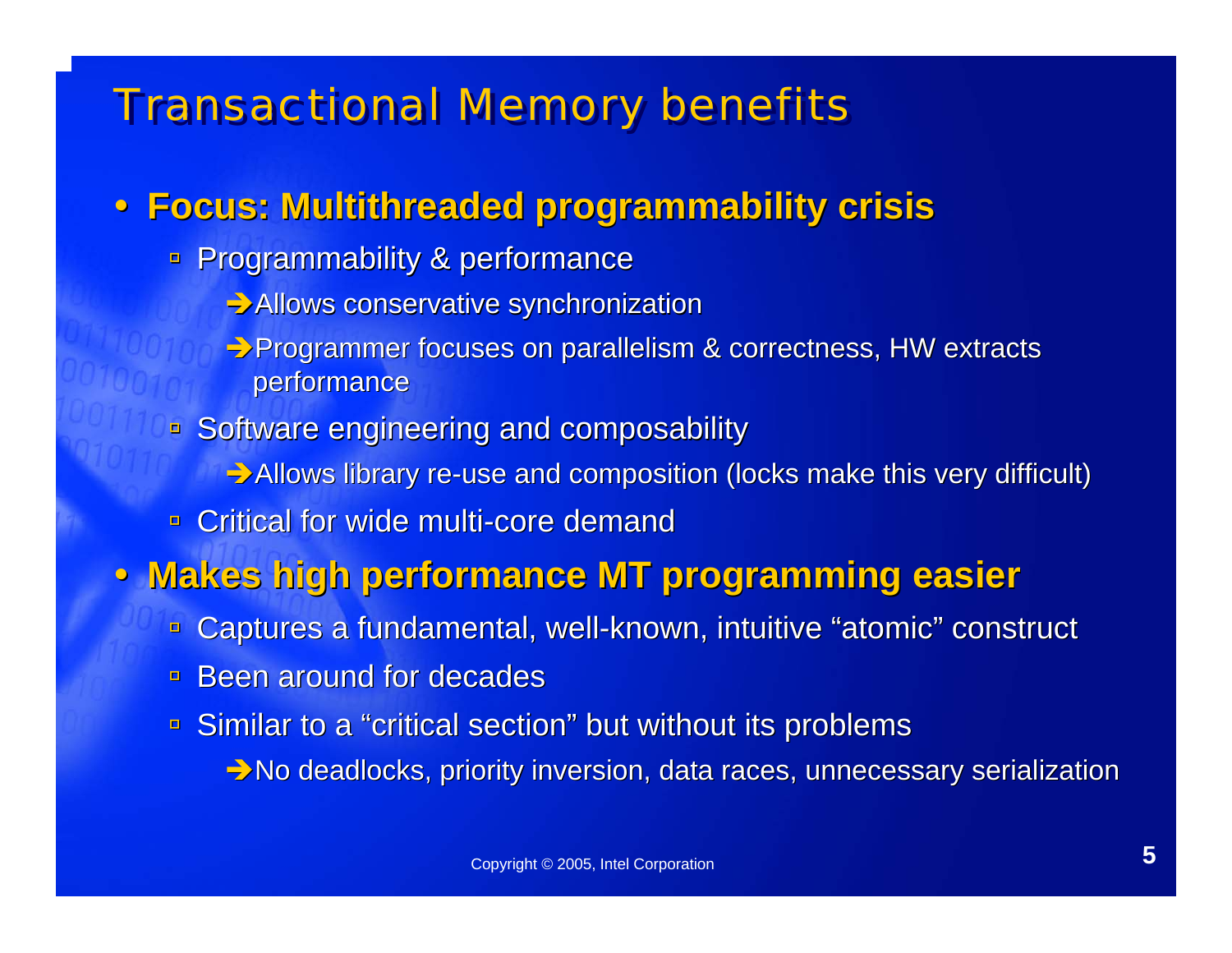### **Software Transactional Memory**

- Software Transactional Memory (1995 until now)
	- Significant work from Sun, Brown, Cambridge, Microsoft
	- **E** Serious performance limitations
		- $\rightarrow$  Degrades "common" case of no conflicts/contention
		- $\rightarrow$  >90% of transactions are no conflicts
			- 90% of critical sections are uncontended: what if all these slowed down by 5X?
	- **B** Serious deployability limitations
		- Relies on special runtime support
		- $\rightarrow$  Invasive to applications and libraries
	- **Example Is STM is too slow and too invasive to deploy?** 
		- $\rightarrow$  Could there be better implementation?
		- $\rightarrow$  But great to understand complex usage models of the future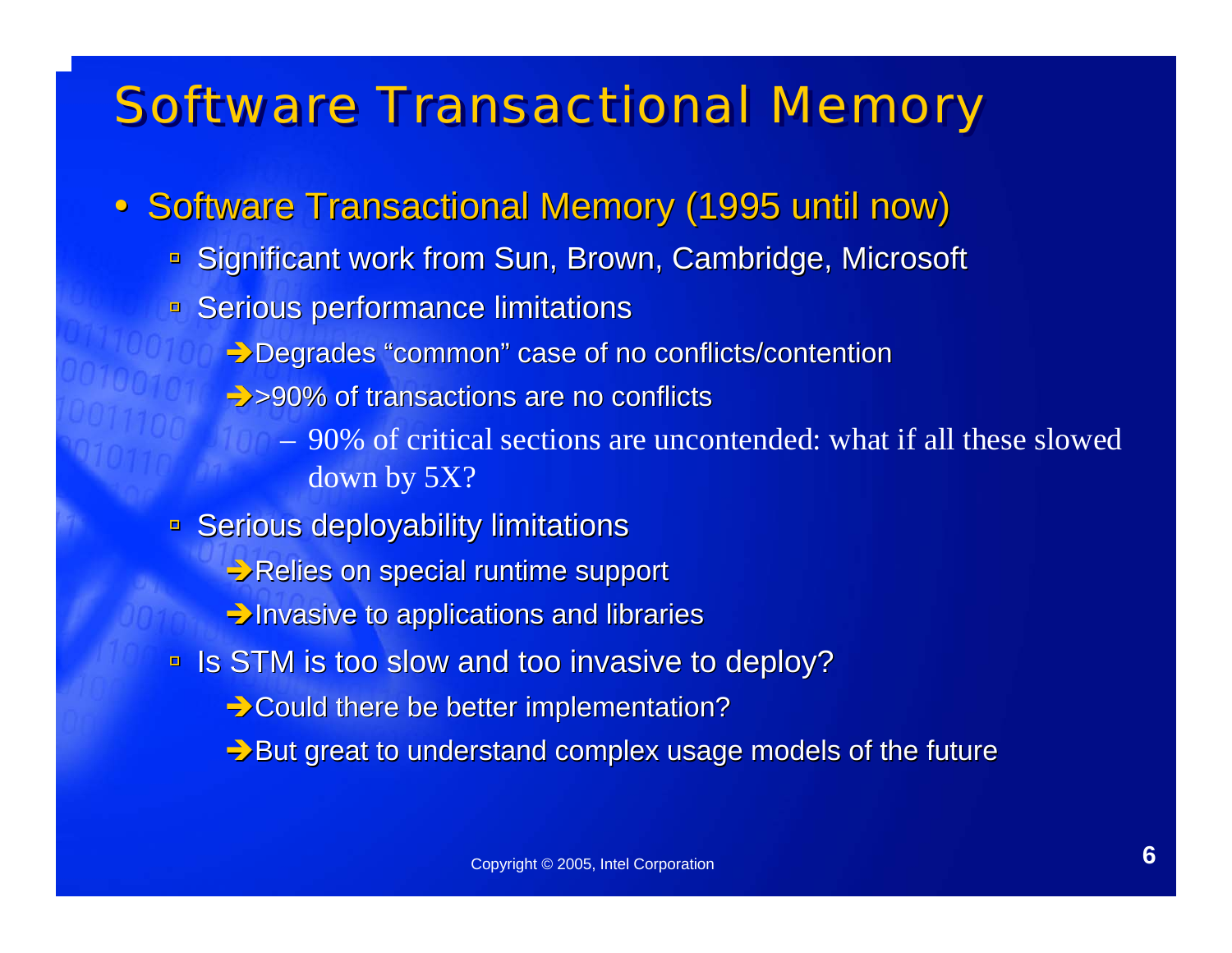### **Hardware Support for Performance**

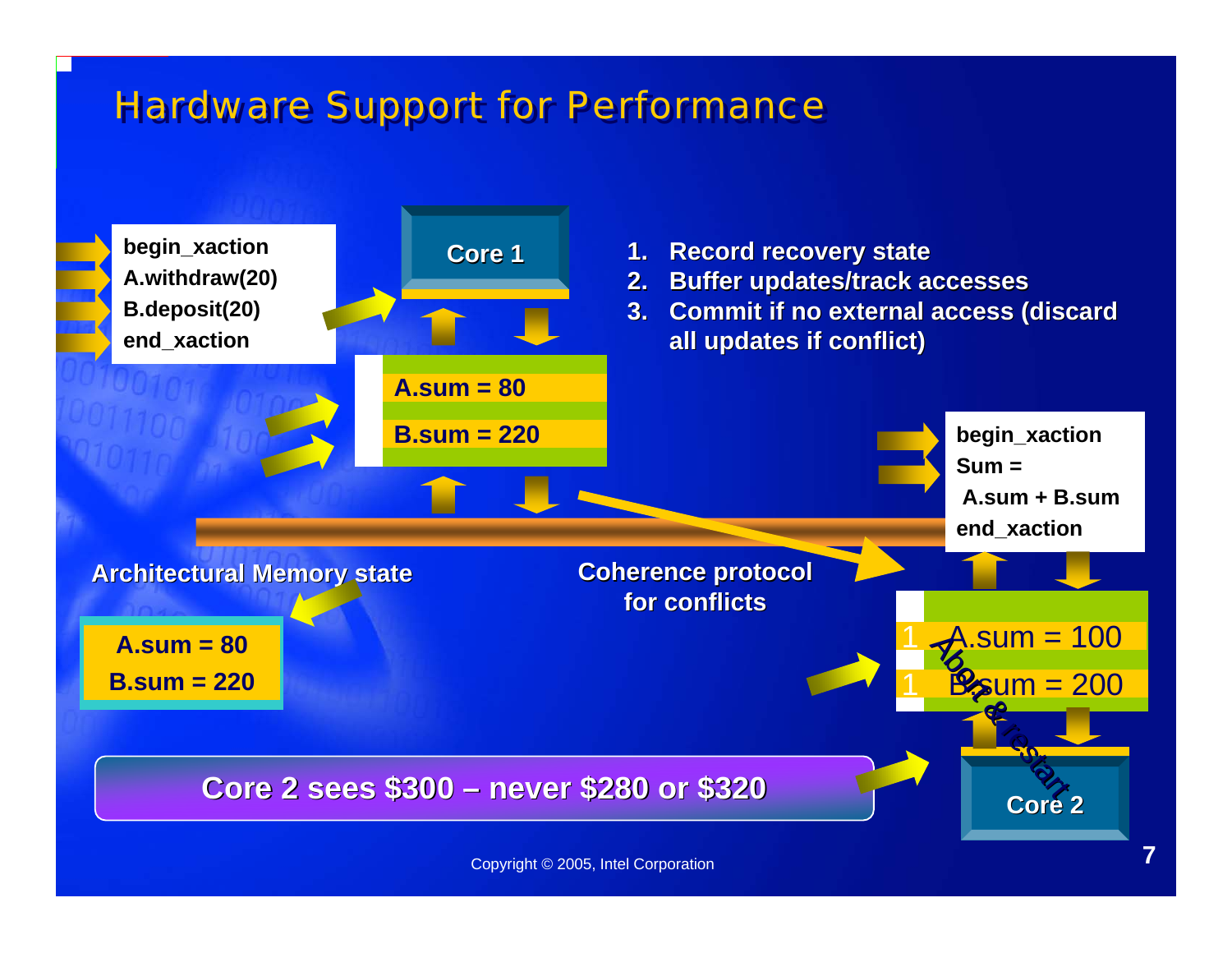### What if HW is not sufficient?

- y **This is the deployability challenge This is the deployability challenge**
	- The missing piece of the puzzle for all prior work…
- y **Resource limitations are fundamental Resource limitations are fundamental**
	- **B** Space: caches
		- $\rightarrow$  More HW delays the inevitable: will always be an n+1 case
	- à Time: scheduling quanta Time: scheduling quanta
		- Programmers have no control over time
	- à Affects functionality, not just performance Affects functionality, not just performance
		- $\rightarrow$  Some transactions may never complete
- $\bigcirc$  **Making HW limit explicit is difficult Making HW limit explicit is difficult**
	- $\blacksquare$ **Limited usage only**
	- àUnreasonable for high level languages
	- $\Box$ How do you architect it in an evolvable manner?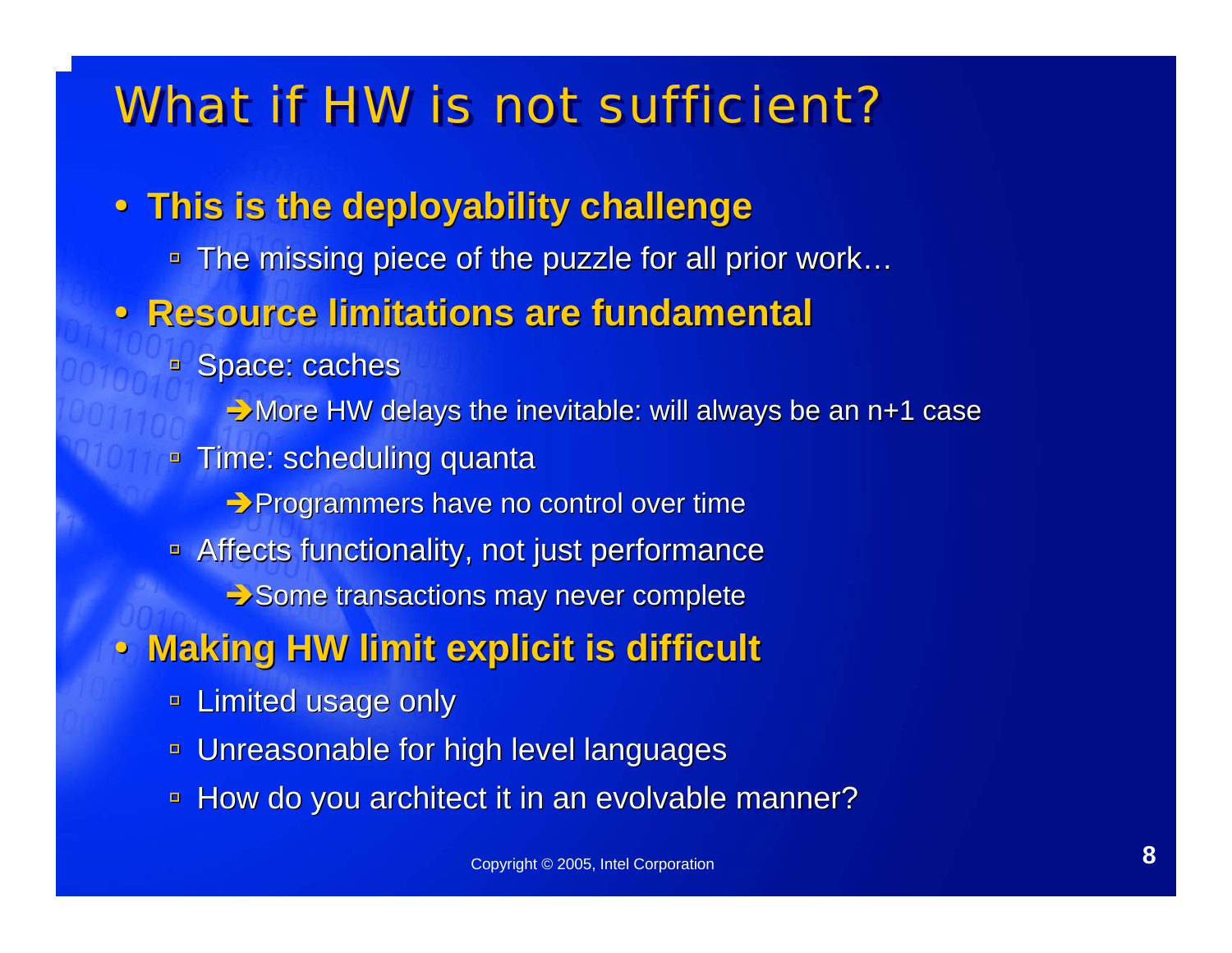## Virtualize for Completeness Virtualize for Completeness



- $\bullet$ Overflow management
	- à**Using virtual memory Using virtual**
	- à**Software Software libs. and microcode . and microcode**
- $\bullet$ Programmer transparent Programmer transparent
- $\bullet$ Performance isolation Performance isolation
- $\bullet$ Suspendable/swappable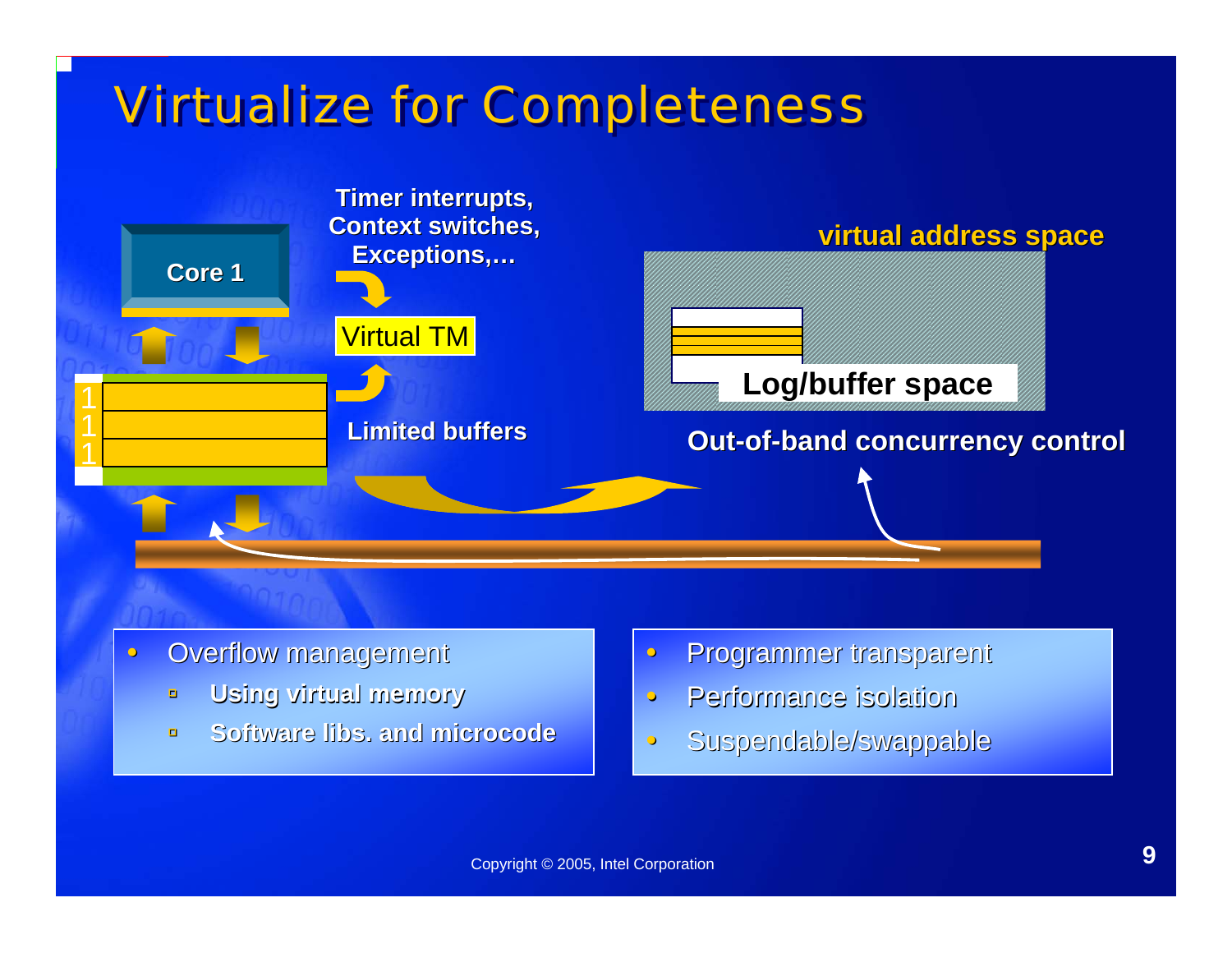### **Recent TM Research**

#### y **Recently, focus on solving the harder problem of TM Recently, focus on solving the harder problem of TM**

<u>■ Making the model immune to cache buffer size limitations,</u> **scheduling limitations, etc. scheduling limitations, etc.**

#### y **TCC (Stanford) (2004) TCC (Stanford) (2004)**

à Same limitation as Same limitation as Herlihy Herlihy/Moss for TM (size limited to local caches) /Moss for TM (size limited to local caches)

#### y **LTM (MIT), VTM (Intel), LTM (MIT), VTM (Intel), LogTM (Wisconsin) (2005) (Wisconsin) (2005)**

- **E** Assume hardware TM support
- à Add support to allow transactions Add support to allow transactions to be immune to resource limit to be immune to resource limitations
- **E** Goals of each similar, approaches very different
	- $\rightarrow$  LTM: only resource overflow
	- $\rightarrow$  VTM: complete virtualization
	- **EXALGOTM: only resource overflow**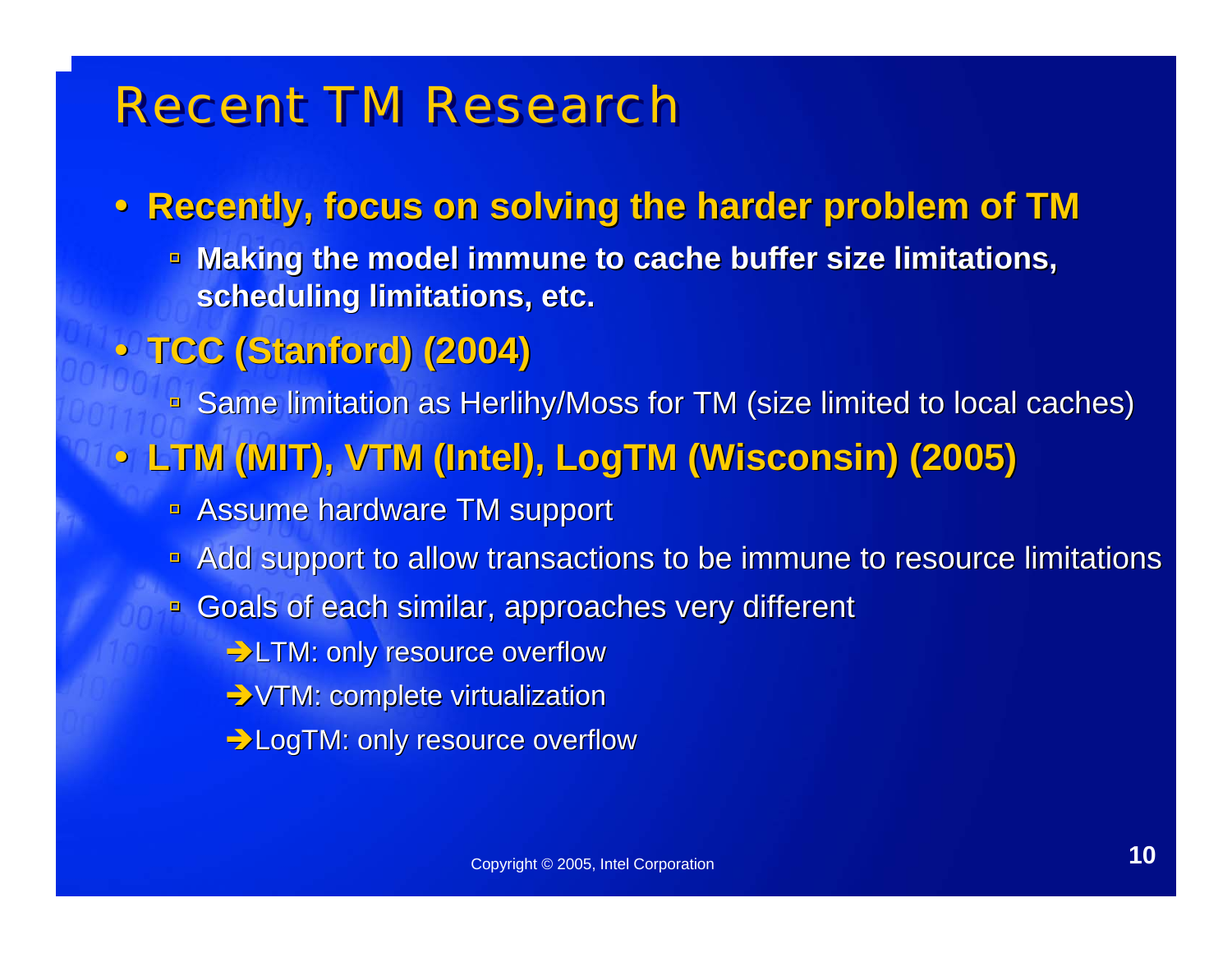### **Some Research Challenges**

- $\bullet$ **Large transactions**
- $\bullet$ **Language extensions**
- $\bullet$ IO, loophole, escape hatches, ...
- $\bullet$ **Interaction and co-existence with** 
	- à Other synchronization schemes: locks, flags, Other synchronization schemes: locks, flags, …
	- **Dear transactions** 
		- $\rightarrow$  Database transaction
		- $\rightarrow$  System transaction (Microsoft)
	- Other libraries, system software, operating system, …
- $\mathbf C$ Performance monitor, tuning, debugging, ...
- $\bullet$ **Open vs Closed Nesting**
- $\bullet$ **Interaction between transaction & non-transaction between transaction**
- $\bullet$ **Usage & Workload** 
	- à PLDI workshop PLDI workshop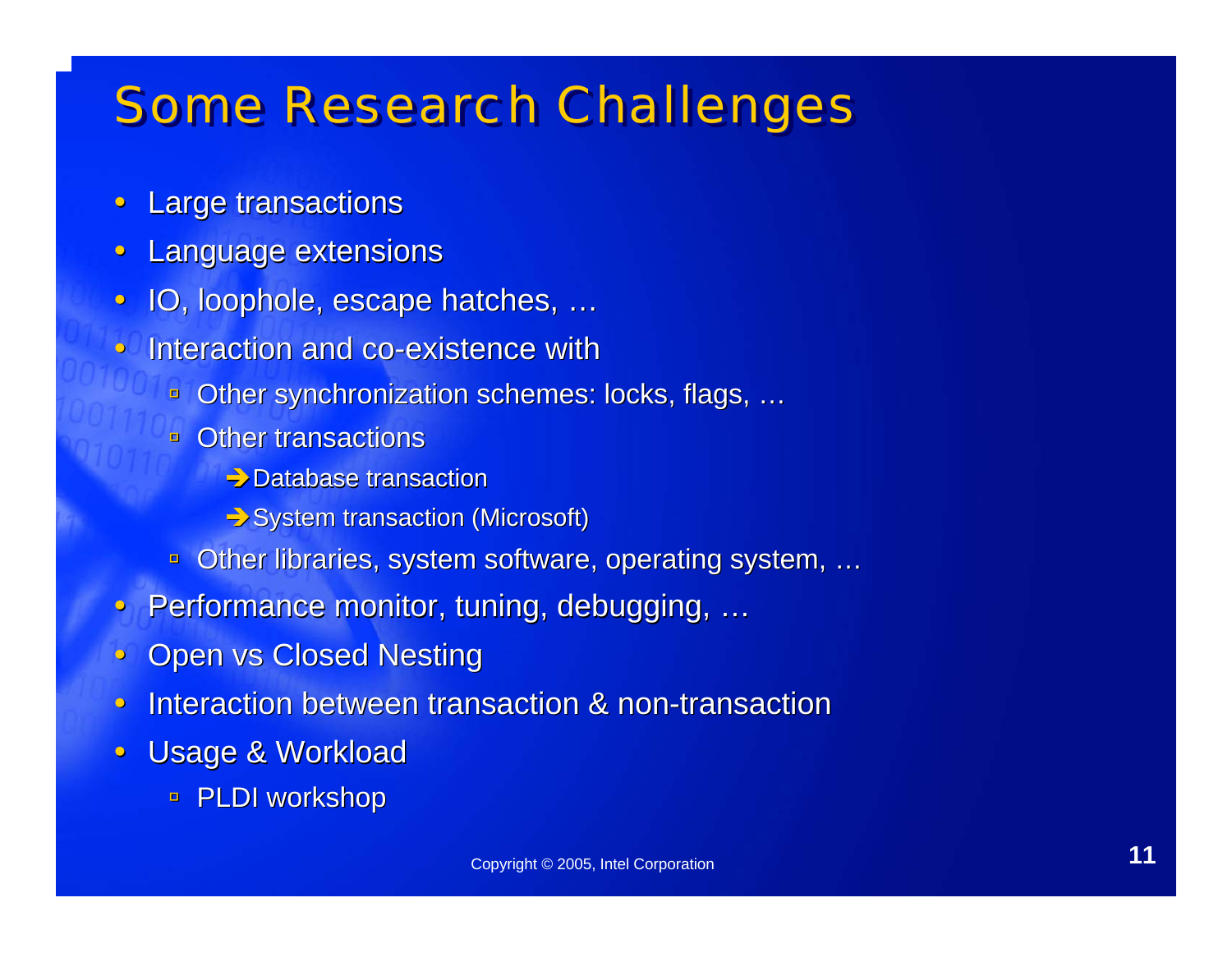# **Backup**